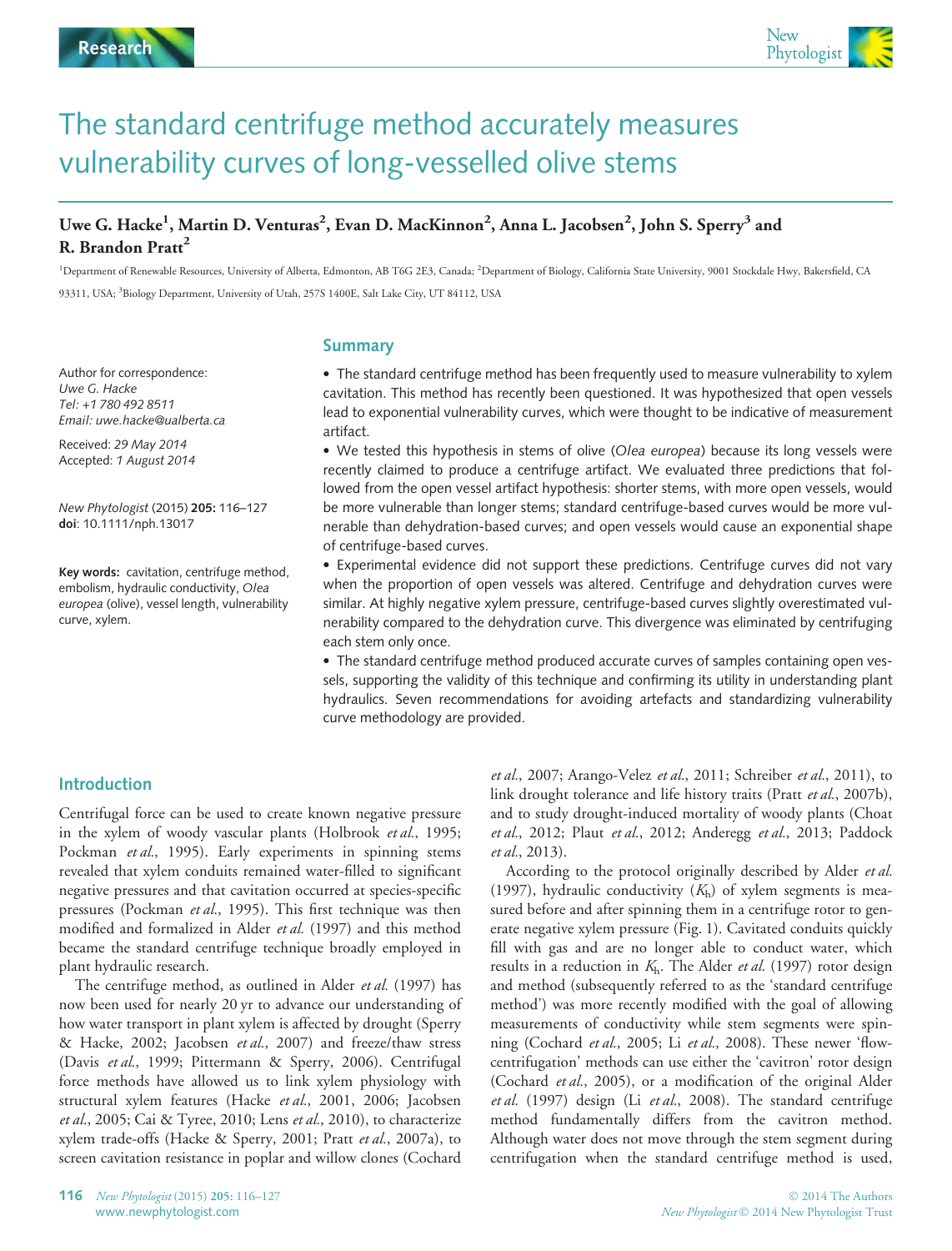

Fig. 1 Diagram showing sample placement in the standard centrifuge rotor and the pressure profile developed during spinning. The top sketch shows how the sample is set in the standard centrifuge rotor (Alder et al., 1997). The stem segment is placed with its center crossing the rotation axis, and the ends are positioned within reservoirs containing degassed solution. Foam pads are placed in these reservoirs to avoid desiccation when the rotor is not spinning (Tobin et al., 2013). The sample is secured in place with a metallic plate and bolts. The standard method requires the sample to be removed from the rotor after spinning it at a certain velocity for measuring its conductivity. Then it is mounted again for spinning it at a higher velocity (greater tension). Below the rotor sketch, the pressure (Ψ) profile developed within the conduits during spinning is represented for three different rotation velocities, calculated as determined by Alder et al. (1997). The minimum water potential (maximum stress) is reached in the center of the stem segment. At the intersections of the stem with reservoir solution the pressure is zero, and at the ends of the stem segment the pressure is positive. Note that with the standard centrifuge rotor, the pressure at both ends of the segment is equal while spinning, and therefore, there is no pressure-driven flow through the stem.

water movement during spinning is required for the cavitron method to estimate conductivity (Table 1).

When testing the cavitron, Cochard et al. (2010) found that the vulnerability curves of two species (Quercus robur and Prunus persica) differed depending on the size of the rotor that was used to generate the curves. When a smaller rotor was used (with stem segments 17.5 cm in length), curves tended to be more vulnerable than when a larger rotor was used (with segments 27.5 cm in length). For these two species with long vessels, both rotors produced exponentially shaped curves: that is, curves that showed an abrupt rise in cavitation at very modest xylem pressures. In two other species with shorter xylem conduits, better agreement between curves was found, regardless of rotor size and method used to generate the curves. An earlier study using the cavitron also showed inconsistent and nonreproducible curves for Fraxinus excelsior, another long-vesselled species (Cochard et al., 2005; their fig. 2).

The mechanism behind the cavitron-specific artifact seems to be related to the flow of solution through segments during centrifugation (Wang et al., 2014). The higher susceptibility to cavitation of short segments reported by Cochard et al. (2010) and the extreme variability shown in Cochard et al. (2005) may be explained by the presence of impurities. Micro-bubbles and other particles may provide nucleating sites, which then grow when the pressure drops as the fluid moves toward the center of the segment, initiating cavitation during spinning (Sperry et al., 2012; Rockwell et al., 2014; Wang et al., 2014). During centrifugation, pressures are not even throughout spinning segments with the minimum water potential (maximum xylem tension) occurring in the center of segments (Fig. 1). Hence, if vessels extend from one cut end to the center of the segment, nuclei would not be trapped by vessel ends and could trigger cavitation as they approached the center of the segment. In this way, cavitation would be triggered by introduced nuclei, rather than via airseeding through vessel wall pores (for a discussion of the air-seeding mechanism, see Sperry & Hacke, 2004). The introduced nuclei artifact would at least partly explain why the cavitron has been affected by the open-vessel artifact whereas the standard centrifuge method does not appear to be susceptible to this artifact.

Although it is not clear how the standard centrifuge method could be prone to this potential artifact (because there is no flow through segments during spinning), artifacts are still possible if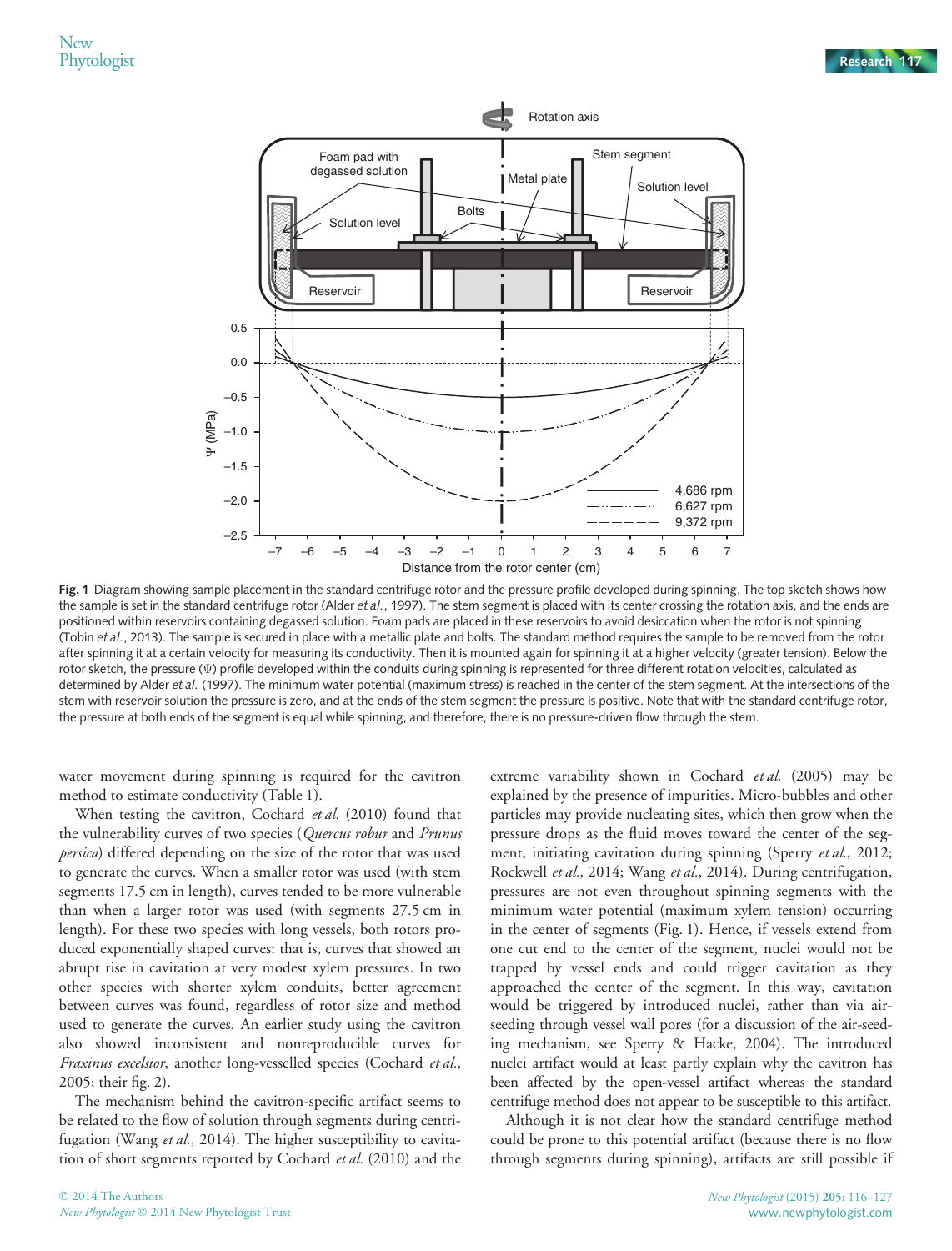#### Table 1 Characteristics of the main centrifuge techniques

| Denomination       | Improvements                    | Described in          | Rotor                           | Stem segment<br>length                         | Are stem segments ends<br>immersed in reservoirs<br>during spinning?   | Hydraulic<br>measures <sup>a</sup> |
|--------------------|---------------------------------|-----------------------|---------------------------------|------------------------------------------------|------------------------------------------------------------------------|------------------------------------|
| Original           |                                 | Pockman et al. (1995) | Any                             | Variable<br>$(26 - 40$ cm)                     | No, stem ends have to be<br>trimmed before<br>conductivity measurement | No flow                            |
| Standard           |                                 | Alder et al. (1997)   | Alder et al. (1997) design      | Constant (usually<br>14 or 27 cm)              | Yes                                                                    | No flow                            |
|                    | Foam pads added<br>to reservoir | Tobin et al. (2013)   | Alder et al. (1997) design      | Constant (usually<br>14 or 27 cm)              | Yes, with foam pads                                                    | No flow                            |
|                    | Single-spin<br>protocol         | Present study         | Alder et al. (1997) design      | Constant (usually<br>14 or 27 cm)              | Yes, with foam pads                                                    | No flow                            |
| Cavitron           |                                 | Cochard et al. (2005) | Cochard et al. (2005)<br>design | Constant (usually<br>17.5, 27.5 or<br>37.5 cm) | Yes                                                                    | Flow                               |
| Flow<br>centrifuge |                                 | Li et al. (2008)      | Li et al. $(2008)$ design       | Constant (usually<br>27.5 cm)                  | Yes                                                                    | Flow                               |

<sup>a</sup>No flow, no induced flow during centrifugation; samples are removed from the rotor for performing conductivity measurements with the conductivity apparatus (Sperry et al., 1988) or the XY'LEM (Xylem Embolism Meter; Instrutec, Montigny les Cormeilles, France). Flow, stem segment conductivity is measured while spinning, and therefore, segments are only placed once in the rotor.

open vessels drain before the reservoir water reaches them when the centrifuge starts spinning (Choat et al., 2010). In addition, nucleating particles may be introduced into open vessels via perfusion with measuring solution before spinning in the centrifuge (Rockwell et al., 2014). The standard centrifuge protocol usually involves flushing of samples, although vacuum infiltration has also been used to remove embolism before generating a curve. Regardless of whether and how embolism is removed, conductivity is typically measured before centrifuging, and hence measuring solution is introduced into stem segments. Both the draining and the introduced nuclei ideas can be tested and protocols adjusted accordingly. For instance, if vessel draining were detected, it could be prevented in the future by using foam pads soaked with degassed solution as described by Tobin et al. (2013).

A recent report of erroneous curves produced by the standard centrifuge method is based on work with olive (Torres-Ruiz et al., 2014). According to this study, both the cavitron and the standard method overestimated vulnerability to cavitation relative to a dehydration method. The reported overestimations were higher as the sample length was shorter, suggesting that all centrifuge methods may be prone to the open vessel artifact. Based on such data, some have suggested that *all* exponential vulnerability curves would be incorrect, regardless of the method that was used to create the curves (Cochard & Delzon, 2013; Cochard et al., 2013). It has been argued that 'exponential curves are largely artifactual', and are likely based on 'faulty methods and data' (Cochard et al., 2013). Because many workers are coming to far-reaching conclusions in opinion papers and commentaries based on the accuracy or lack thereof of the standard centrifuge method (Rockwell et al., 2014), it is important to verify the reports that suggest that the standard method is prone to artifact.

Although scarcely mentioned in some commentaries (Cochard & Delzon, 2013), the standard method has been rigorously tested for short- and long-vesselled samples. Importantly, these studies

found no evidence for an open-vessel artifact when the Alder et al. (1997) rotor design was used, either with the standard method (segments removed from the rotor for conductivity measurements) or with the newer approach of measuring conductivity while the rotor is spinning (Li et al., 2008; Christman et al., 2012; Jacobsen & Pratt, 2012; Sperry et al., 2012; Tobin et al., 2013). The most recent example of such work examined dehydration and standard centrifuge curves measured on the same species at the same sites and during the same season (Jacobsen et al., 2014). Curves of 10 species were examined this way. In contrast to expectations based on the open vessel hypothesis, the use of these different methods did not result in a significant difference in xylem pressure causing 50% loss of conductivity  $(P_{50})$ , even though several of these species had long vessels (maximum vessel length > 1 m).

There is currently no consensus about the validity of the standard centrifuge method and other methods (Rockwell et al., 2014). Achieving such consensus is probably not a realistic expectation, nor is it required. However, additional data derived from clearly designed and carefully conducted experiments are likely necessary to move scientific discourse forward. If discrepancies are consistently found and are reproducible, then work may be directed toward identifying the cause of the discrepancies and toward improving the method. For instance, based on the work by Li *et al.* (2008) it seems reasonable to expect that the cavitron rotor design could be improved to eliminate or at least minimize artifacts.

Here we tested the standard centrifuge method by measuring vulnerability curves of current-year olive shoots, in part as a follow-up to the suggested measurement artifacts reported in Torres-Ruiz et al. (2014). A new variation of the standard centrifuge method was also tested. In this new 'single-spin' protocol, samples are centrifuged only once. The standard centrifuge method involves the removal of samples from the rotor after each spin. To test whether repeated mounting and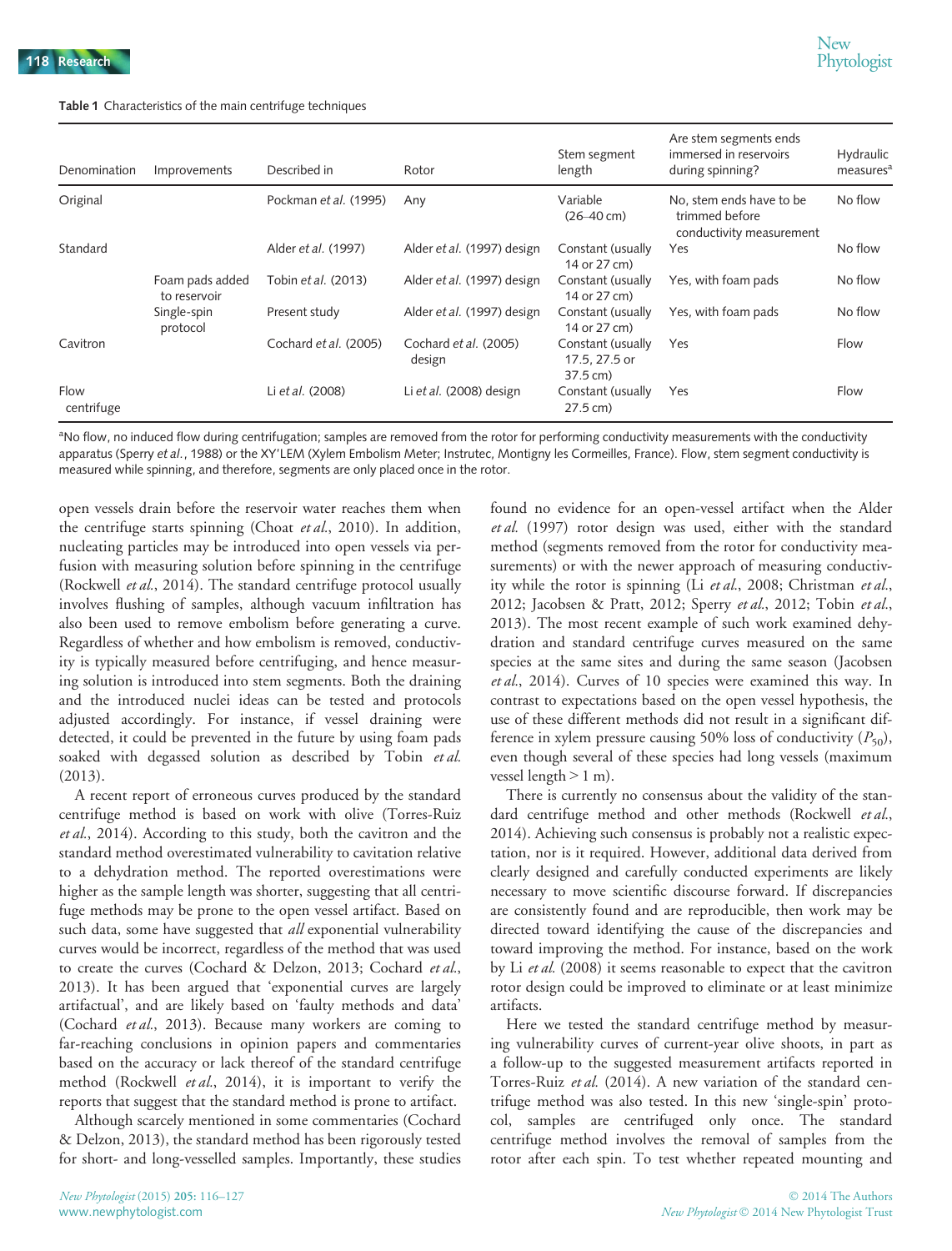

Fig. 2 (a) Maximum vessel length as a function of stem diameter measured in current-year growth of olive (Olea europea) trees ( $r = 0.814$ ;  $P < 0.001$ ). Maximum vessel length was determined by injecting air into the basal end of long branches. (b) Stem area-specific conductivity as a function of stem diameter ( $r = 0.635$ ;  $P < 0.001$ ).

removing of samples from the rotor causes reductions in conductivity, individual branch segments were exposed to a single xylem pressure as opposed to using the same segments at multiple pressures.

We used a hydraulic method for assessing vessel length (similar to that used by Torres-Ruiz et al., 2014), tested for draining of open vessels, assessed whether there was a stem length effect, and compared centrifuge results to native stem conductivities. We took pains to eliminate as many sources of ambiguity as possible. We report stem area-specific conductivity  $(K<sub>s</sub>)$  because recent studies have shown that percentage loss of conductivity (PLC) may be erroneously interpreted when  $K<sub>s</sub>$  is not also evaluated in tandem (Jacobsen & Pratt, 2012; Sperry et al., 2012). Furthermore, we measured  $K<sub>s</sub>$  while accounting for passive uptake of water by stems; not doing so is an important source of error when dealing with low-conductivity material (Hacke et al., 2000b; Torres-Ruiz et al., 2012). We also assessed the impact of flushing on the shape of vulnerability curves. There is currently no agreement among researchers whether samples should be flushed before a vulnerability curve is constructed.

Three predictions of the open vessel artifact hypothesis were tested. (1) Shorter stems with a larger proportion of open vessels

would be more vulnerable than longer stems with a lower proportion of open vessels, as previously reported for olive (Torres-Ruiz et al., 2014). (2) Centrifuge curves would be more vulnerable than dehydration curves. (3) The centrifuge-based vulnerability curve of a long-vesselled species, such as olive, would have an exponential shape due to introduced nuclei or draining of open vessels.

# Materials and Methods

#### Plant material

Two sets of experiments were conducted for this study. The first set of measurements was conducted in September and October 2013. Long branches (1.5–2 m) were collected on 20 September 2013 from six irrigated olive (Olea europea L.) trees growing on or near the campus of California State University, Bakersfield, CA, USA, and from these stems c. 45-cm-long current year segments were cut underwater. The ends of stems were then wrapped in moist paper towels, and stems were placed in a large sealable plastic bag. The bag was kept at  $c$ . 4°C, and expressshipped to the University of Utah on the same day. Upon arrival at the University of Utah, samples were stored at  $c$ . 4°C. Centrifuge curves were measured on 24–27 September 2013. On 4 October 2013 at dawn, large branches between 1.43 and 1.90 m in length were cut from the same individuals described above and were used in Bakersfield for determination of native hydraulic conductivities and maximum vessel length. A second measurement campaign took place in January and February 2014. For this sampling, all stems were collected from one mature olive tree, which was also sampled in the first set of experiments. A single tree was used to reduce experimental variability for a set of targeted experiments. Because all measurements in 2014 were conducted in Bakersfield (between 22 January and 10 February 2014), samples were processed immediately after collection. All measurements were conducted on current year's shoots.

#### Maximum vessel length

In order to determine the maximum vessel length of current year's shoots, long branches were collected and injected with air from the proximal end at 100 kPa. During air injection, the distal part of stems was immersed in a water-filled tray. Stems were successively cut from their distal end, in 1-cm intervals, until the first bubbles appeared. To ensure that gas bubbles were travelling through xylem tissue, 1 cm of bark was removed from the distal end of stem segments following each cut so that only gas emerging from the cut xylem was observed. The end was then shaved underwater and fitted with a grommet and water-filled wide piece of plastic tubing so that the cut end could be carefully observed under  $\times 10$  magnification for emerging air bubbles. The longest vessel length was estimated as the length of the sample at the time that the first, single column of air bubbles was observed emerging from the xylem tissue. Fifteen lateral stems were used for maximum vessel length measures and injection-end stem diameters ranged from  $c$ . 4 to 9 mm.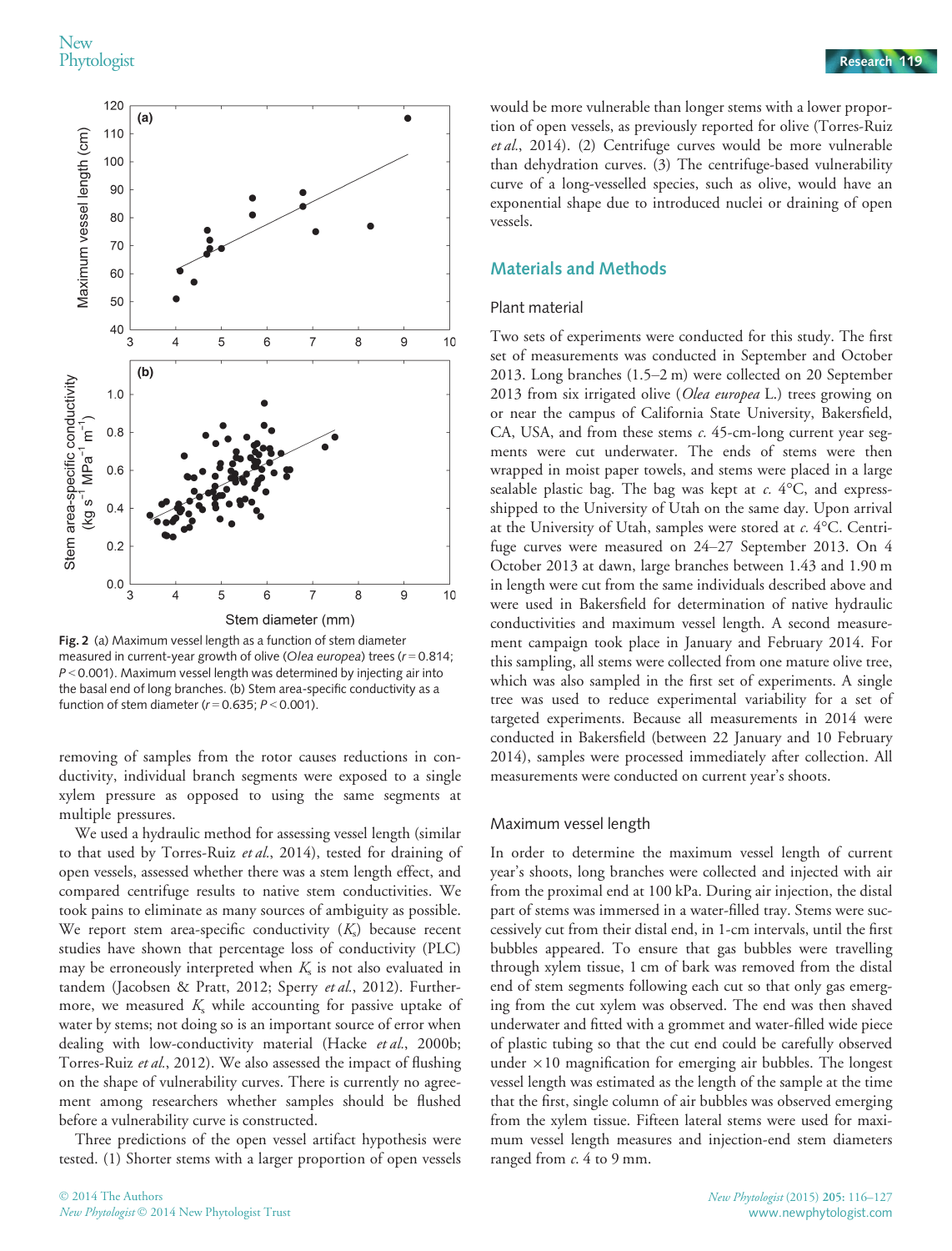#### Centrifuge vulnerability curves; flushing and vacuum infiltration treatments

Stem segments 3.5–7.5 mm in diameter were prepared by successively cutting them from longer stems underwater and trimming to the desired length with clippers and new razor blades. Hydraulic conductivity was measured with a conductivity apparatus as described previously (Sperry et al., 2012). Conductivity was expressed per total stem cross-sectional area, calculated from mid-segment average stem diameter. A filtered  $(0.2 \mu m)$  20 mM KCl measuring solution was made using purified water (distilled water passed through deionizing and organic removal cartridges; Barnstead E-Pure; Thermo Scientific, Waltham, MA, USA). Before and after each measurement of pressure-driven flow, background flow was measured. Dehydrated stem tissues can absorb water creating a negative background flow (water is driven off the balance) when there is no pressure head, and because olive stems had low conductivities, stable background flow measurements were important (Hacke et al., 2000b). Hydraulic conductivity was calculated as the pressure-driven flow corrected for background flows divided by the pressure gradient. Maximum  $K<sub>s</sub>$  was measured after stems were vacuum infiltrated (September 2013) or flushed at 100 kPa for 1 h (January 2014) with degassed and filtered  $(0.1 \mu m)$  20 mM KCl solution. Solution was degassed using a membrane contactor (Liqui-Cel Minimodule  $1.7 \times 5.5$ , Charlotte, NC, USA).

We tested the effectiveness of flushing and vacuum infiltration treatments in removing embolism. A total of 18 stems were cut in air at 07:45h. Emboli were introduced on cutting. The stems were cut to a length of 14 cm and initial  $K_s$  values were measured. After that, nine stems were vacuum-infiltrated for 1 h with degassed 20 mM KCl solution at a vacuum pressure of  $-91$  kPa. The remaining nine stem segments were flushed for 1 h with degassed and filtered 20 mM KCl solution at a pressure 100 kPa. Maximum  $K_s$  values were then measured. After that, the nine stems that were initially flushed were vacuum-infiltrated and vice versa for the stems initially vacuum-infiltrated, again for 1 h. Conductivity was remeasured. Thus, if one procedure was more effective at removing emboli, it would be detected as a difference in  $K<sub>s</sub>$  between paired stems exposed to the two methods.

Segments were spun in a custom-built rotor and vulnerability curves were generated as described previously (Alder et al., 1997; Plavcova & Hacke, 2011; Tobin et al., 2013). In September 2013, two different rotor diameters were used to test for an effect of segment length and fraction of open vessels. We measured vulnerability curves on 14- and 27-cm stem segments where the different stem lengths correspond to the different sizes of rotors. In January 2014, the smaller rotor design was used (14-cm segments). Vulnerability curves were constructed using both flushed stems and stems that were not flushed before the initiation of the curve. Curves were expressed by plotting PLC and/or  $K<sub>s</sub>$  vs xylem pressure. Maximum  $K_s$  values measured in September and January/February were not statistically different ( $P = 0.60$ ,  $t$ -test).

Samples were spun to nine xylem pressures. Moreover, we had to spin samples at very high rotational speed to induce high embolism levels. To test whether there was an effect associated with repeatedly handling and measuring the same segments, we constructed a 'single-spin' vulnerability curve. In this protocol, segments were spun only to a single xylem pressure. The singlespin centrifuge method required the use of more stems than the standard method. Although the standard curve was constructed with six to seven segments repeatedly spun at different xylem pressures, a total of 50 branches were used to construct the single-spin curve. For the single-spin approach, five to six stem segments were spun to each xylem pressure (Table 2).

## Hydraulic detection of vessel length

We used an air-injection method for detecting the effect that embolized open vessels (vessels open to the segment center or beyond) have on hydraulic conductivity and PLC (see also Torres-Ruiz et al., 2014). Current-year stem segments were vacuum infiltrated in 20 mM KCl solution for 1 h. Infiltrated stems were then injected at their proximal base with compressed nitrogen gas at 80 kPa for 10 min. This pressure is sufficient to allow spread of gas in vessels that are cut open, but is not high enough to force gas through vessel end walls (Sperry et al., 2012). After injection, 3-cm-long stem segments at various distances from the injection site were cut from the stem underwater, and their  $K_s$  was measured before and after removing embolism by vacuum infiltration

| Table 2 Centrifuge techniques used for evaluating Olea europaea cavitation vulnerability in Torres-Ruiz et al. (2014) and the present study |  |  |  |  |
|---------------------------------------------------------------------------------------------------------------------------------------------|--|--|--|--|
|                                                                                                                                             |  |  |  |  |

| Study                        | Centrifuge<br>techniques            | <b>Measures</b><br>per stem<br>segment | Stem segment length<br>(cm) |                                                  |                      | Flushed or<br>vacuumed  |                                     |                    |
|------------------------------|-------------------------------------|----------------------------------------|-----------------------------|--------------------------------------------------|----------------------|-------------------------|-------------------------------------|--------------------|
|                              |                                     |                                        | Spun                        | Measured                                         | No. stem<br>segments | previous to<br>spinning | Conductivity<br>measurement         | Background<br>flow |
| Torres-Ruiz<br>et al. (2014) | Standard                            | Single                                 | 14 & 27                     | $2-3$ excised<br>from the<br>center <sup>a</sup> | $3 - 7$              | Yes                     | Xyl'em or conductivity<br>apparatus | Not reported       |
|                              | Cavitron                            | Repeated                               | 27.5                        | 27.5                                             | >3                   | Yes                     | <b>Meniscus</b>                     |                    |
|                              | Flow centrifuge                     | Repeated                               | 14 & 27.5                   | 14 & 27.5                                        | >3                   | Yes                     | Meniscus                            |                    |
| Present study                | Standard (foam<br>pads improvement) | Repeated                               | 14 & 27                     | 14 & 27                                          | 6                    | Yes                     | Conductivity apparatus              | Corrected for      |
|                              | Standard (foam<br>pads improvement) | Single                                 | 14                          | 14                                               | 50                   | Yes                     | Conductivity apparatus              | Corrected for      |

<sup>a</sup>This is not a standard procedure.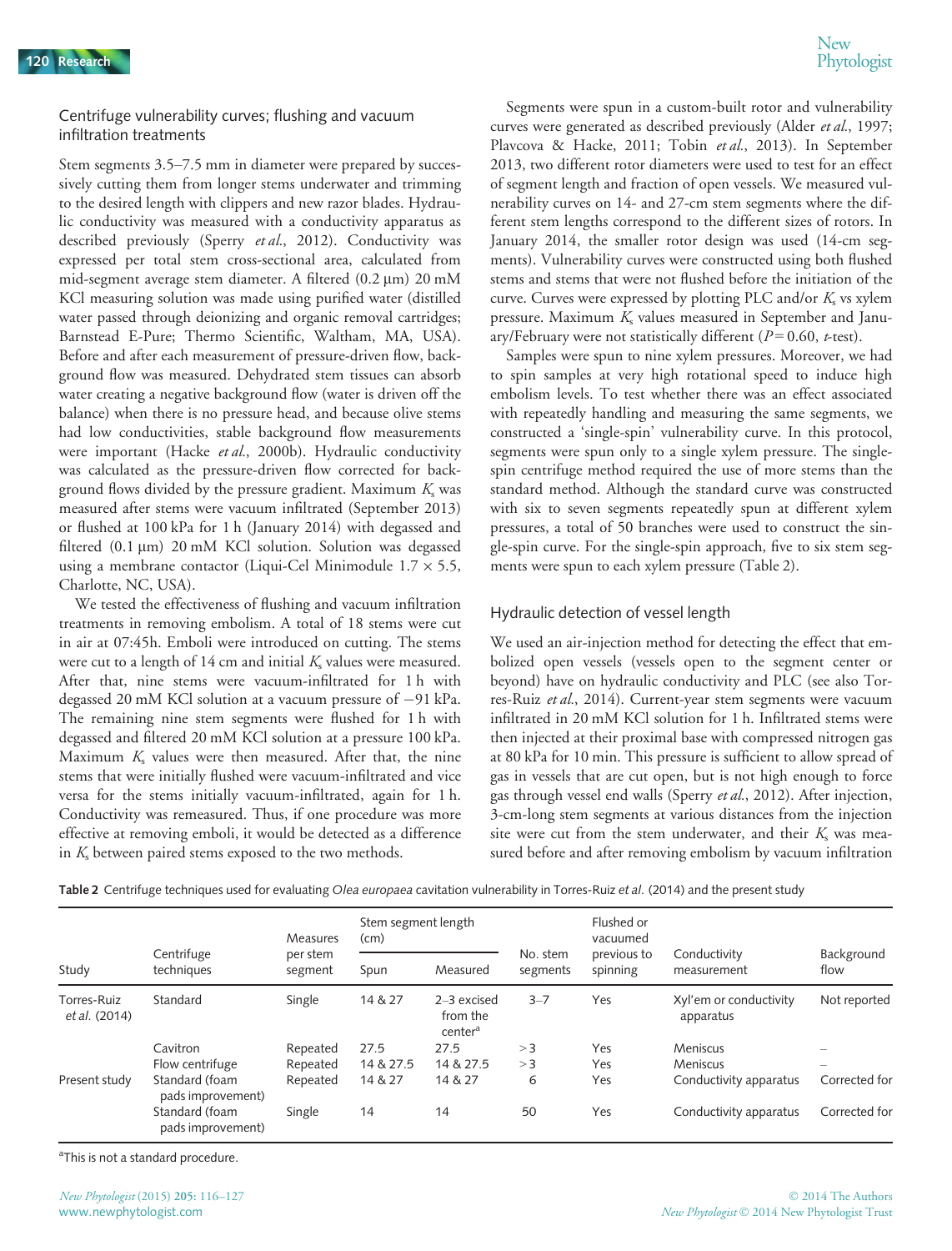for 1 h. The first 3-cm segment was located 0 cm from the injected end (used as a control to verify that injection does indeed cause substantial embolism), the second segment was located at 7 cm from the injected end (7–10 cm from the end), and the third segment was located 13.5 cm from the injected end (13.5– 16.5 cm from the end). These distances correspond with half of the segment length in the two rotors that differ in diameter. A  $K<sub>s</sub>$ that is more depressed at 7 vs 13.5 cm indicates that more open vessels are present in the 14 vs 27 cm segments that were centrifuged. This approach of estimating vessel length is consistent with the method used in Torres-Ruiz et al. (2014) and provides a direct estimate of the hydraulic impact of open vessels in the center of a segment.

## Native embolism and water potential measurements; air drying of branches

In order to measure native and benchtop-dehydrated conductivity, long stems  $(c. 2-3m)$  were cut at predawn from the same trees used for constructing centrifuge curves. Small plastic bags were sealed onto four to five branchlets on each larger branch and then the larger branches were tightly triple-bagged in large plastic bags and rapidly transported to a laboratory. Branches were allowed to equilibrate for  $c$ . 2 h for native measures and 8–12 h for dehydrated branches. After equilibration, the bagged branchlets were collected and water potentials were measured using a pressure chamber (Model 2000; PMS Instrument Company, Albany, OR, USA). It was important to use multiple branchlets because even after many hours of equilibration there was still variability in water potential when stems were in a dehydrated state. The cut end of each branch was then held underwater and successive 10-cm cuts were made from the cut end, until the basal 1 m had been removed. Samples were then cut down further underwater, alternating cuts from the proximal and distal stem ends, until a central 14-cm-long segment was obtained. This gradual excision was done to relax xylem pressures before excising the

final conductivity segment (Wheeler et al., 2013). Hydraulic conductivity was then measured on these samples as described previously. PLC was calculated based on measurements of the maximum  $K<sub>s</sub>$  as determined by vacuum infiltration or flushing.

## Statistical analyses

Correlation analyses were used to test for an association between stem diameter and maximum vessel length and  $K<sub>s</sub>$ . Vulnerability curves were analyzed via ANOVA (JMP v9.0; SAS Institute Inc., Carey, NC, USA). For curves generated by repeatedly spinning the same stems, the independent variables in the model included xylem pressure as a fixed factor and stem as a random factor. For curves generated by spinning different stems at each pressure, the model included xylem pressure as a fixed factor. The standard error from these different ANOVA models was used to generate 95% confidence intervals to compare conductivity between stems at a given xylem pressure that were either repeatedly spun in a centrifuge vs those spun only once at a given pressure. For comparing dehydration and single-spin VCs, PLC datasets were fitted to Weibull curves by least square means (LSM), and their  $P_{50}$ obtained from the curves. Bootstrapping was performed for propagating the uncertainty in these fits. The datasets were randomly resampled with replacement 1000 times to generate subsamples equal in size to the original datasets. Each subsample was fitted to a Weibull curve by LSM.  $P_{50}$  and the PLC at different pressures were obtained for each one of these curves, and the percentiles 2.5 and 97.5 were used to determine the 95% confidence intervals (CIs).

# Results

## Testing for the presence of open vessels

Maximum vessel length of current-year stems was  $75.3 \pm 4.0$  cm ( $\pm$  SE,  $n = 15$ ) with a maximum of 116 cm (Fig. 2a). Maximum



Fig. 3 (a) Percentage loss of hydraulic conductivity (PLC) of 3-cm-long segments located at different distances from the olive (Olea europea) stem ends that were injected with compressed nitrogen gas at mild pressure (80 kPa) (mean + 1 SE). Segments located 13.5 cm away from the injected end (white bar) had lower PLC (and fewer open vessels) than segments located 7 cm (gray bar) and 0 cm (black bar) away from the injected end (P < 0.05). (b) PLC of segments 14 and 27 cm in length after spinning to -0.5 MPa. If open vessels drained when the centrifuge rotor started spinning, then they should show similar PLC values as shown in (a). The asterisk in (a) indicates that the PLC of segments located 13.5 cm away from the injected end were significantly lower than the PLC of segments located 7 cm away from the injected end ( $P = 0.030$ ).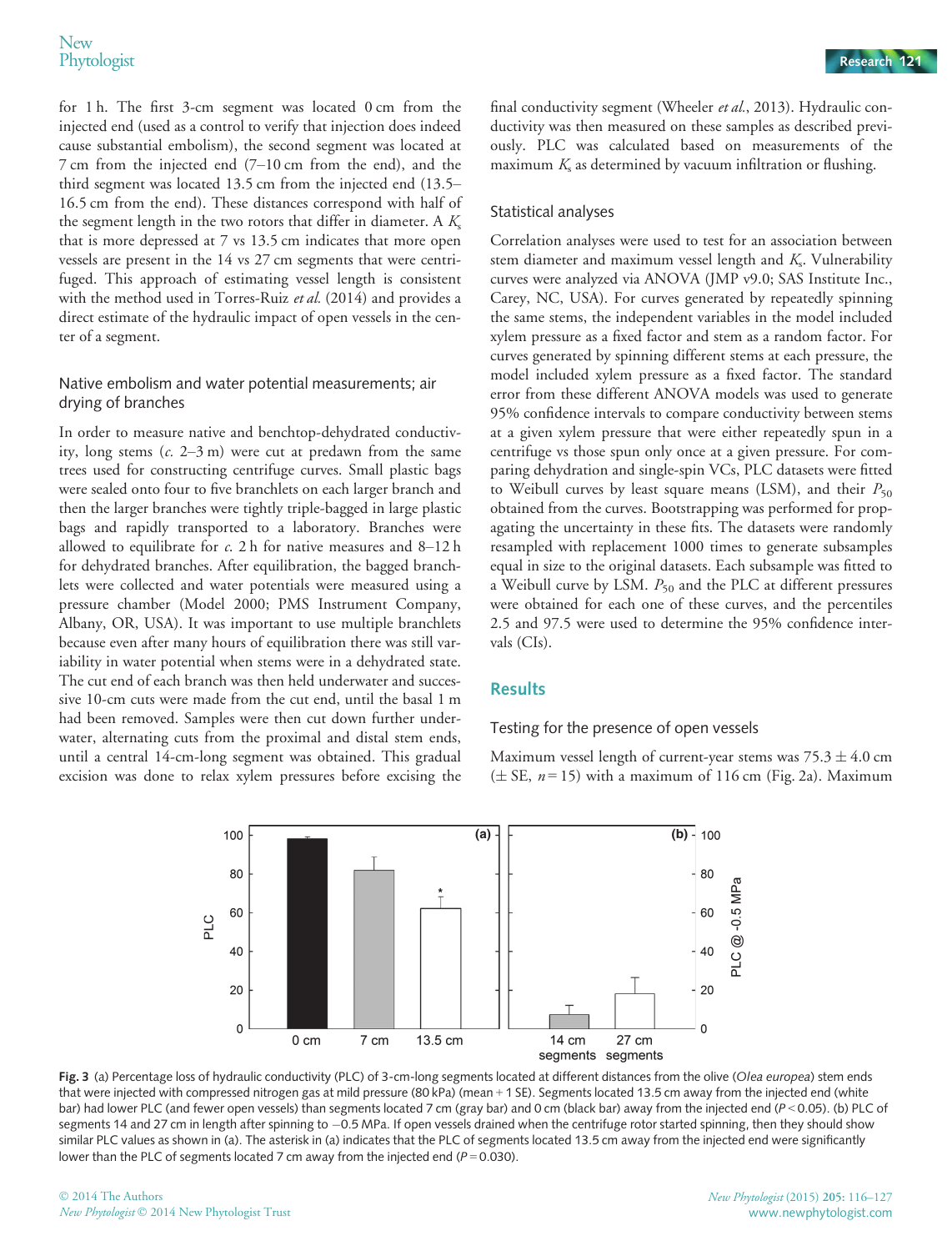vessel length was correlated with stem diameter; bigger stems tended to have longer vessels ( $r = 0.814$ ;  $P < 0.001$ ).  $K_s$  also increased with stem diameter (Fig. 2b) ( $r = 0.635$ ;  $P < 0.001$ ).

Injecting compressed nitrogen into stems led to nearly 100% loss in conductivity (PLC) directly at the cut end of the stem, as expected (PLC =  $98.2 \pm 1.0$ ,  $n=5$ ) (Fig. 3a). Short segments located 7 cm from the injected end had  $81.8 \pm 7.0$  PLC, whereas segments located 13.5 cm from the injected end showed significantly less PLC  $(62.3 \pm 6.0; P=0.030,$  paired *t*-test,  $n=9$ ). These results indicated that the centrifuged shorter 14-cm stems had significantly more open vessels than the longer 27-cm stems. To test if open vessels drained when the centrifuge rotor began spinning, we plotted the PLC measured at  $-0.5$  MPa for 14- and 27-cm-long segments (Fig. 3b). Draining of open vessels (open to center) should result in high PLC even at modest xylem tension and higher PLC in spun 14-cm segments. There was no evidence of vessel draining; PLC at  $-0.5$  MPa was much lower than



Fig. 4 (a) Effect of stem length on centrifuge vulnerability curves. Curves were measured in September 2013. Mean  $\pm$  1SE for 27-cm-long (closed squares,  $n = 7$ ) and 14-cm-long segments (open squares,  $n = 6$ ) of currentyear extension growth. Native values of xylem pressure and stem areaspecific conductivity (samples collected at predawn) are shown as red triangles for current-year growth. Each triangle represents one olive (Olea europea) tree; these same six trees were sampled for the vulnerability curves. A Weibull function was used to fit the percent loss of hydraulic conductivity (PLC) data. (b) Stem area-specific conductivity as a function of xylem pressure.

the air-injected PLC values (Fig. 3a) and long segments were not significantly different in PLC than short ones.

#### Testing for an effect of segment length on centrifuge curves

Olive branches measured in September 2013 showed a gradual increase in PLC with decreasing xylem pressure, regardless of segment length (Fig. 4). These data were collected by using the standard method; that is, the same branch segments were exposed to increasingly negative xylem pressures. The  $P_{50}$  was  $-1.8 \pm 0.3$ and  $-2.1 \pm 0.2$  MPa for 27- and 14-cm segments, respectively (mean  $\pm$  SE) (Fig. 4a). These  $P_{50}$  values were not significantly different ( $P = 0.26$ ,  $t$ -test). When vulnerability curves were plotted as stem area-specific conductivity, the two curves were nearly identical (Fig. 4b).

Native values of stem area-specific conductivity and xylem pressure are shown in Fig. 4(b) (red triangles). These native values refer to branches collected at dawn during the same time that the samples for the centrifuge curves were collected and measured, and they closely matched the centrifuge-based vulnerability curves.

#### Testing for an effect of repeated spins on centrifuge curves

Standard and single-spin methods produced  $P_{50}$  values of  $-2.92$ and  $-3.34$  MPa, respectively (Fig. 5). Curves showed reasonable agreement and 95% confidence intervals of the means overlapped over much of the pressure range tested; however, curves diverged



Fig. 5 Vulnerability curves showing percentage loss of hydraulic conductivity (PLC) as a function of xylem pressure. Means and 95% confidence intervals (CIs) are shown. Black circles and solid line, data obtained from using the standard centrifuge method, which involved repeated spins of the same stem segments ( $n = 6$ ); open squares and dashed line, the 'single-spin method' ( $n = 5-6$  per pressure). The singlespin protocol involves spinning segments to a single xylem pressure to avoid any fatigue that may be caused by repeated spins. CIs overlapped at all xylem pressures, except at the two most negative xylem pressures that were measured (indicated by asterisks). A Weibull function was used to fit the PLC data. All stems were collected from one mature olive (Olea europea) tree in January 2014.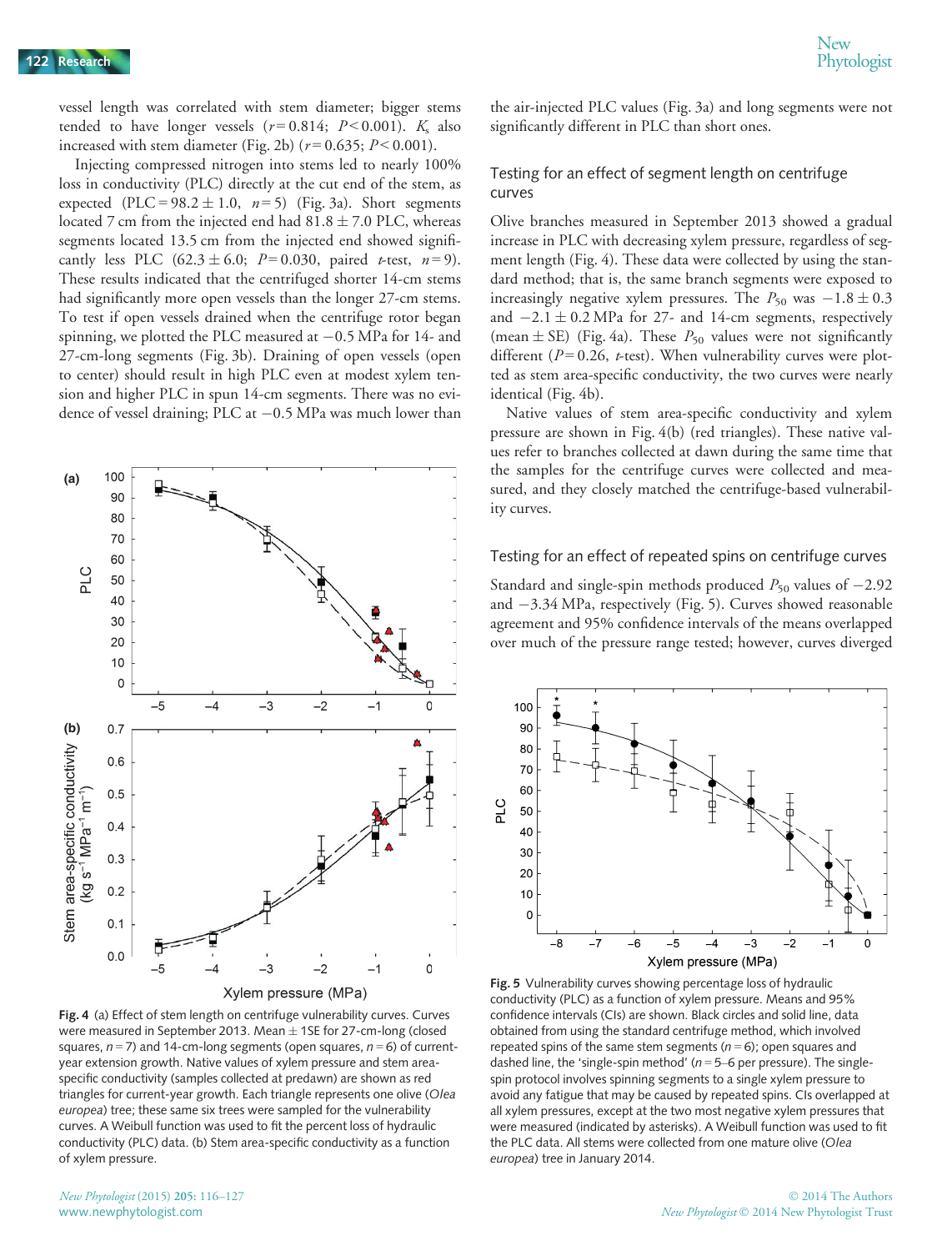#### Comparison of centrifuge and dehydration curves

Data points derived from native conductivity measurements and dehydrated branches were in excellent agreement with the singlespin centrifuge curve (Fig. 6). Both methods had nearly identical  $P_{50}$  and curve shapes. The  $P_{50}$  (95% CI) of the dehydration and single-spin centrifuge curves were  $-3.36$  ( $-3.91$ ,  $-2.85$ ) MPa and  $-3.33$  ( $-3.79$ ,  $-2.92$ ) MPa, respectively. These are not statistically different because both confidence intervals overlap.



Fig. 6 Vulnerability curves showing (a) percentage loss of hydraulic conductivity (PLC) or (b) stem area-specific conductivity  $(K<sub>s</sub>)$  as a function of xylem pressure using the single-spin centrifuge method (blue squares). Symbols represent individual olive (Olea europea) stem segments to show variability. Red circles show native PLC (a) and  $K_s$  (b) as a function of the xylem pressure branches experienced at the time of collection or after benchtop dehydration. Each circle represents one branch. Horizontal error bars show variation in xylem pressure for individual branches (means  $\pm$  1 SE, n = 4). A Weibull function was used to fit the PLC data in (a); solid blue line for single spin method and solid red line for dehydration and native PLC data, the dashed lines in the corresponding colors represent their 95% CIs.

For the dehydration curve, in most cases, water potential measurements from individual branchlets of the same large branch produced similar values. In a few instances there was poor water potential equilibration despite the fact that branches were allowed to equilibrate for several hours. This occurred at  $c. -8$  MPa, but there were also two instances in the pressure range between  $-3$ and  $-4$  MPa (see horizontal error bars in Fig. 6). Instead of discarding these data, we included them in our analysis and documented it. Removing the three data points exhibiting the greatest variation in water potentials shifted the  $P_{50}$  of the dehydration curve to be slightly more negative  $(-3.44 \text{ MPa})$ , but this was still not significantly different from the  $P_{50}$  of the single-spin centrifuge curve (i.e. this value still falls within the 95% CI of the  $P_{50}$ of the single-spin centrifuge curve).

## Comparison of flushed vs nonflushed samples and comparison of flushing vs vacuum infiltration treatments

Vulnerability curve shape differed depending on whether samples had been flushed before measurements to remove native embolism. Flushed segments had higher conductivities at xylem pressures  $> -2$  MPa compared to samples that were not flushed (Fig. 7, asterisks). Further, conductivity of flushed samples decreased between  $0$  and  $-2$  MPa indicating that olive stems had a population of vessels that cavitate at modest xylem tension. By contrast, at these same pressures the conductivity remained nearly constant in samples that were not flushed. As a result, these latter samples exhibited a sigmoidal curve shape. At xylem pressures of  $\leq$  -2 MPa, curves converged. The approximate xylem pressure of stems at the time of collection was  $-2.5$  MPa (vertical arrow in Fig. 7).

Both flushing and vacuum infiltration resulted in significant increases in  $K_s$  relative to initial measurements of  $K_s$  on



Fig. 7 Stem area-specific conductivity  $(K_s)$  of olive (Olea europea) stem segments as a function of xylem pressure. Dark gray circles and solid line, segments that were flushed before centrifugation; open circles and dashed line, segments that were not flushed (means  $\pm$  1SE, n = 6). Vertical arrow shows the approximate xylem pressure of nonflushed samples at the time of collection. Asterisks indicate significant differences in  $K_s$  at individual xylem pressures (P <sup>&</sup>lt; 0.05, t-test). Curves converged at xylem pressures  $≤-2$  MPa.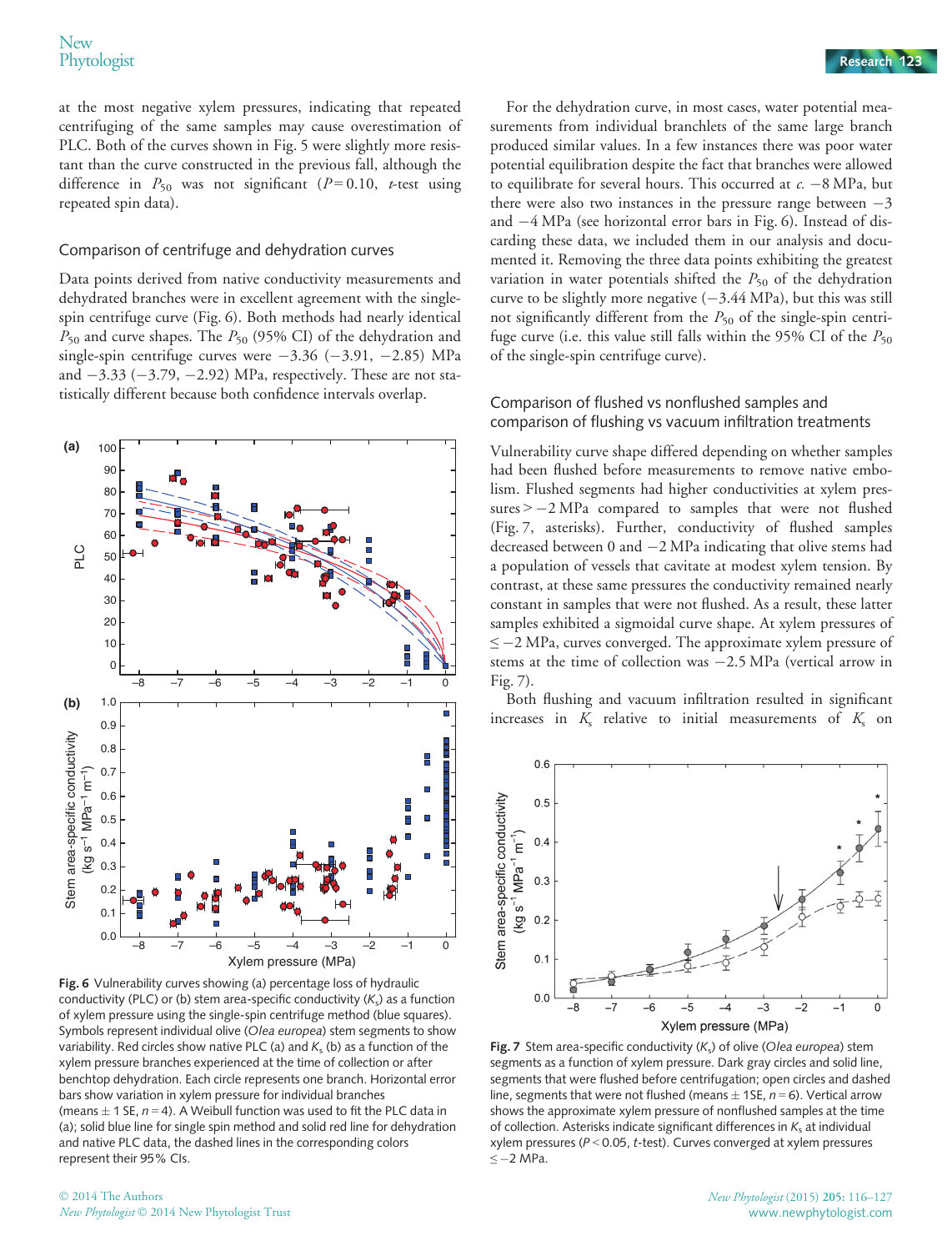

Fig. 8 Effectiveness of flushing and vacuum infiltration treatments to remove embolism in xylem. A total of 18 olive (Olea europea) stems were collected; stems were cut in air. (a) Nine stem segments were prepared and the initial stem area-specific conductivity  $(K_s)$  was determined (white bar). Segments were then flushed for 1 h to remove embolism (blue bar). Subsequently, segments were vacuum infiltrated for 1 h to test if  $K_s$  would increase further (black bar). (b) A second set of nine stem segments was vacuum infiltrated (red bar) and subsequently flushed (black bar). Although not significant at  $P < 0.05$ , flushing did cause a slight increase in  $K_s$  relative to vacuum infiltration. Unique letters indicate significant differences at  $P < 0.05$  based on a one-way ANOVA. Values are means + SE.

embolized segments (Fig. 8) and flushing and vacuum infiltration were not different in their effectiveness at removing emboli.

# **Discussion**

#### No effect of stem length on vulnerability curves

The data indicate that there was a higher fraction of open-to-center vessels in short (14 cm) compared to long (27 cm) centrifuged stems and that they would be expected to vary in their vulnerability to cavitation curves based on the hypothesized open vessel artifact. However, we found no difference in the vulnerability curves of stem samples of differing lengths and differing percentages of open vessels. If the standard centrifuge method was susceptible to the open vessel artifact hypothesis, we should have found that shorter segments were more vulnerable to cavitation than longer segments. Furthermore, if all open vessels became gas-filled due to draining, vulnerability curves should have shown an immediate rise to > 60 PLC based on the gas-injection data. Instead, curves did not exceed 60 PLC until pressures dropped below  $-2$  MPa. These results agree with recent papers that found no stem-length effect in long-vesselled species such as Vitis vinifera, Quercus wislizenii, Quercus robur, Prunus persica, Sorbus scopulina and Quercus gambelii, when the standard centrifuge method was used (Jacobsen & Pratt, 2012; Sperry et al., 2012; Tobin et al., 2013). However, our findings are in striking contrast with cavitron data for *Prunus persica*, Quercus robur, Fraxinus excelsior and Robinia pseudoacacia (Cochard et al., 2005, 2010; Wang et al., 2014) indicating that these two different centrifuge methods do not produce similar results for long-vesselled species.

This raises the question of why different centrifuge methods provide different results. The explanation that is most consistent with the available data is that the cavitron is prone to the introduced nuclei artifact as solution flows through a segment during spinning (Wang et al., 2014). As outlined in the Introduction, solution does not flow through segments in the standard method

(Table 1). In addition, the cavitron may have other design features that make it prone to introduced nuclei, because the flow method of Li *et al.* (2008) is apparently not prone to this same artifact.

Without the introduction of nuclei or draining of water from open vessels during initial rotor acceleration (before the stem ends become immersed in reservoir water), there is no obvious reason why open-to-center vessels should alter the process of cavitation. The water at the ends of the stem remain at (or above) atmospheric pressure during centrifugation (Fig. 1). Cavitation should occur in the middle of the stem where the pressures are most negative and where the vessel network (and air-seeding sites) remain intact and undisturbed.

# Comparing centrifuge curves with native conductivities and data obtained from air drying

Dehydration curves are often considered as a benchmark for other methods. In the present study, we found good agreement between centrifuge-based data and dehydration-based data. Based on this result and the many recent studies that have found the same agreement between methods (Jacobsen et al., 2007, 2014; Li et al., 2008; Jacobsen & Pratt, 2012; Sperry et al., 2012; Tobin et al., 2013), we conclude that the standard centrifuge method can accurately measure vulnerability curves for long-vesselled species like olive. The accuracy of measurements can be maximized if samples are spun to a single pressure, but this protocol is more time-consuming and requires using many different stems, which may introduce additional experimental variability.

In contrast to our findings, Torres-Ruiz et al. (2014) reported P50 values of  $-0.9$  and  $-2.8$  MPa with their small (15 cm) and large (28 cm) rotor, respectively, when using the standard centrifuge method. However, a potentially important source of error relates to the fact that background flow was not consistently accounted for in the Torres-Ruiz et al. (2014) study (Table 2). We found that background flow had a large effect on  $K_s$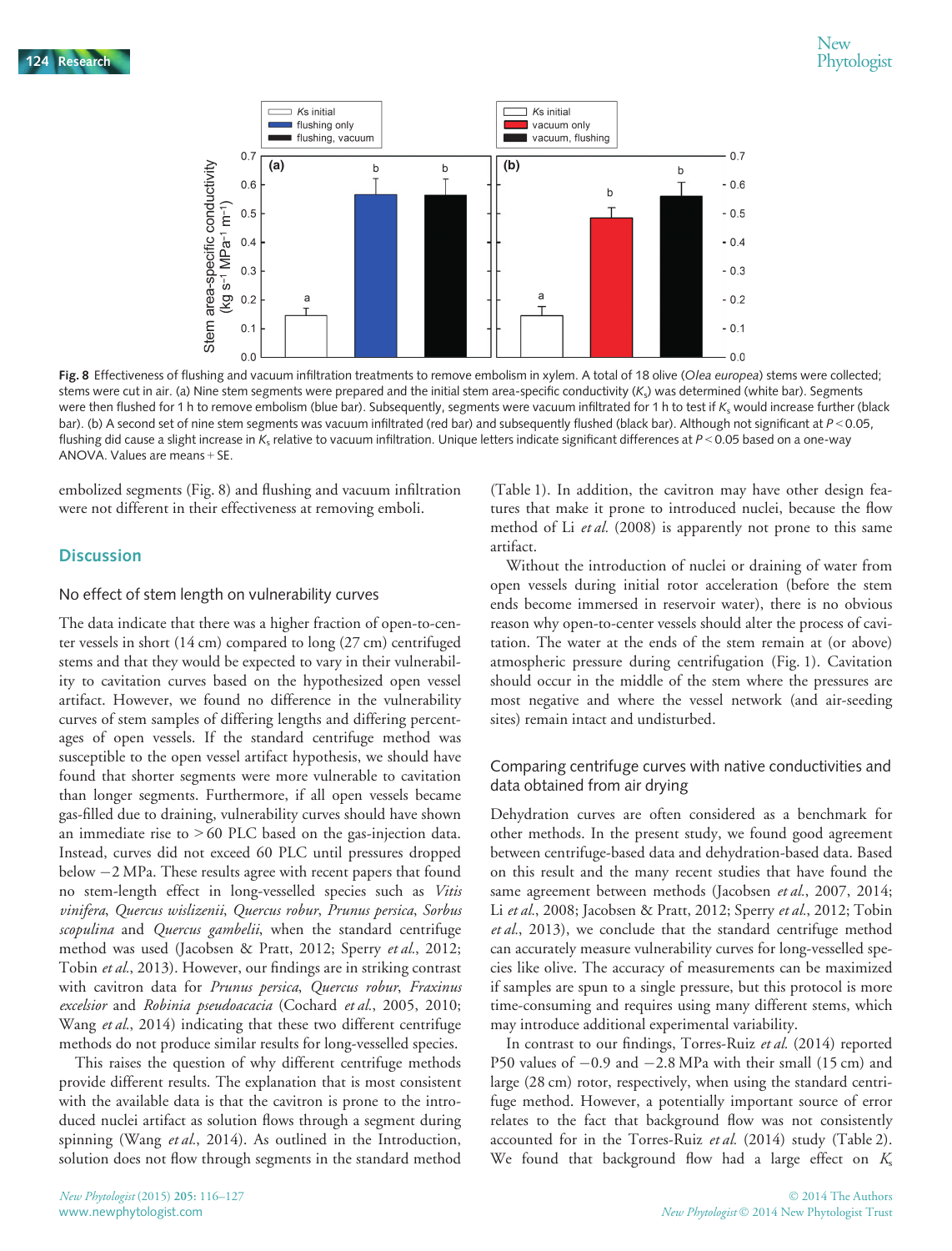measurements in olive. In addition, Torres-Ruiz et al. (2014) reported that their  $K<sub>s</sub>$  values were highly variable and the actual  $K<sub>s</sub>$  values for their vulnerability curve material were not reported. The wide variability they observed suggests that they were analyzing samples that were not directly comparable. Aside from an uneven and minimal  $(n=3-7)$  sample size, their study is potentially confounded by seasonal effects because their short segment curves were all constructed in July, whereas their long segment curves were all measured in September. Moreover, their imaging data were collected in February and 3 yr after other measures. All of these factors make it difficult to interpret the Torres-Ruiz et al. (2014) findings and to deduce why their curves could not be reproduced.

Data supporting concerns about the accuracy of the standard centrifuge method also comes from work on grapevine (Choat et al., 2010), a species with wide and relatively long vessels. The authors assumed that dehydration curves can be used as a reference for the centrifuge method. However, a follow-up study with long (> 3 m) grapevine shoots revealed that dehydration can lead to errors in determination of maximum  $K<sub>s</sub>$  with time, and that this made it impossible to accurately use the relative measure of PLC for constructing vulnerability curves in this species (Jacobsen & Pratt, 2012). Gel formation is well described for Vitis vinifera cv Chardonnay, the variety Choat et al. (2010) examined, especially in response to embolism, wounding and infection (Sun et al., 2008, 2013). McElrone et al. (2012) argued that Choat et al. (2010) avoided issues with tyloses/gel formation by dehydrating long stems and sampling at the center of these stems. However, despite the implication by McElrone et al. (2012), Jacobsen & Pratt (2012) sampled in much the same way as Choat et al. (2010) and their work revealed that gels formed at  $> 1$  m from cut ends of long branches. Importantly, the Choat et al. (2010) study did not report area-specific conductivity in absolute units, relying instead on changes in PLC relative to a maximum (and presumably constant and reproducible) reference. As explained, the maximum  $K<sub>s</sub>$  is prone to drift in grapevine. Absolute units are arguably preferable for fully interpreting vulnerability curves, especially if these curves are used to come to broad conclusions about the validity of methods. When gel formation was accounted for, dehydration and centrifuge curves in grapevine agreed (Jacobsen & Pratt, 2012).

## Suggestions for future work

In vivo imaging has received interest as a new tool to assess vulnerability to cavitation. We caution that imaging (regardless of whether it involves dye perfusions, cryo-SEM, in vivo imaging or some other method) needs to be validated and paralleled by hydraulic measurements. Imaging techniques are not immune to artifacts (Canny, 1997; Cochard et al., 2000; Pérez-Donoso et al., 2007). In grapevine, it was found that gel-filled conduits could not be differentiated from water- or saline solution-filled conduits when examined using MRI (Pérez-Donoso et al., 2007), suggesting that these images are of limited utility in estimating vessel hydraulic functionality. Hence, the need for using and, as necessary, improving hydraulic methods will remain. In the

interest of achieving consistency and accuracy in future plant hydraulic studies, we suggest the following practices which may have been important for avoiding artifacts in our study as well as others that have also shown no open vessel artifact.

(1) The Alder et al. (1997) rotor design is preferable to the cavitron rotor design, especially when long-vesselled species are studied. A potential source of error may occur by draining of cut vessels when the rotor is stopped or moving very slowly and stem ends are exposed to air (rather than being immersed in reservoir water). This error can easily be addressed by using foam pads in rotor reservoirs as described in Tobin et al. (2013), so that samples do not dry out between spins.

(2) Vulnerability curves should be reported with  $K<sub>s</sub>$  in addition to PLC values. This is particularly evident for nonflushed samples. In many cases it is more informative to focus on the actual area-specific conductivities than on the PLC values (Jacobsen & Pratt, 2012; Sperry et al., 2012), which are subject to drift or error in the maximum conductivity reference value. Even in the absence of reference drift, PLC is not the best basis for comparison because plants at 90 vs 10 PLC can actually have identical  $K<sub>s</sub>$  and conducting capacities (Li et al., 2008; Taneda & Sperry, 2008). Pratt et al. (2008) showed that when curves were reported with  $K<sub>s</sub>$  values, stems and roots were not different in conductivity at the seasonal minimum predawn water potential. In other words, the long held view that roots tend to be more vulnerable to embolism may also be tied to the PLC vs  $K_s$  issue in some cases.

(3) It is arguably preferable to flush (or vacuum-infiltrate) samples before the construction of vulnerability curves. Flushing makes centrifuge curves comparable to dehydration data or native embolism measurements, because these latter measurements typically depend on measuring the maximum (flushed) conductivity. Curves reporting the PLC of nonflushed segments use native conductivity as their maximum reference, but native conductivity will vary with stem age, season, site and other factors. Such curves can only capture the vulnerability of xylem that is still functional under field conditions, and this may only be a small fraction, especially if the xylem is already highly embolized at the time of sampling. Because the curve only reflects more resistant xylem, one may erroneously conclude that there are no vulnerable vessels present and that there is a substantial margin of safety from cavitation. The potential discrepancy between flushed and nonflushed samples is particularly evident when curves are expressed as PLC (Sperry et al., 2012; see their Fig. 5b).

As expected, the  $K<sub>s</sub>$  of flushed and unflushed curves converge at the minimum xylem pressure that stems were exposed to in the field (Fig. 7). Hence, a flushed curve can readily be scaled to a nonflushed one for any desired xylem pressure (Pockman & Sperry, 2000). An unflushed curve, however, cannot predict the vulnerability of any cavitated xylem, and in this sense the unflushed curve contains less information.

Many reported curve shape discrepancies and the discussion of 'unrealistic'  $P_{50}$  values in the range between 0 and  $-0.5$  MPa (Cochard et al., 2013) may be tied to simple confusion over flushed vs unflushed curves. Nonflushed curves are *a priori* more likely to result in a sigmoid shape and more negative  $P_{50}$  values (Fig. 7), because they do not include the necessarily more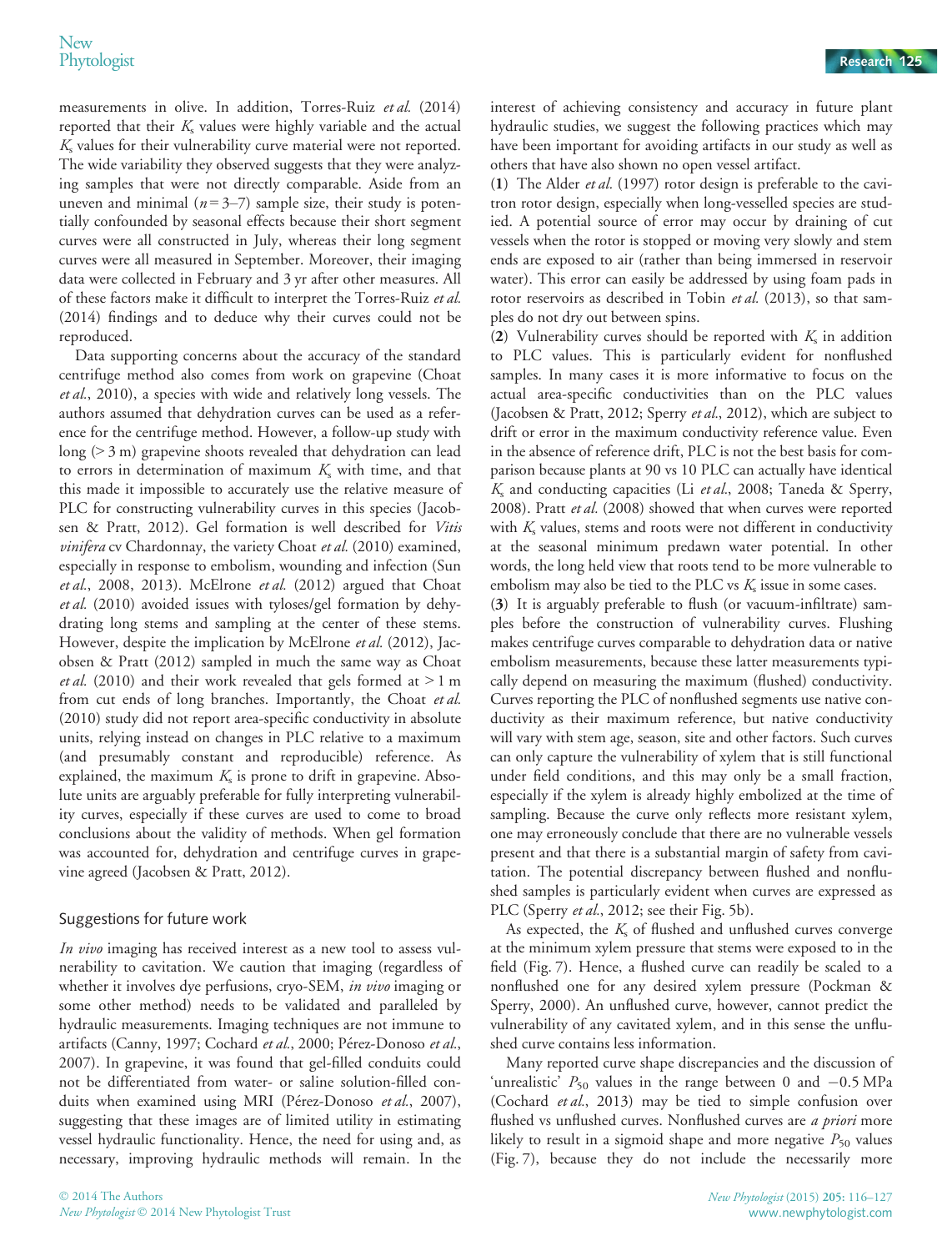vulnerable vessels that were already cavitated before the curve was started. Meaningful comparisons of curve statistics require consistent scaling of flushed curves, typically to a characteristic field pressure of the species (Choat et al., 2012).

(4) In dehydrated samples and samples with low conductivity (such as olive stems), it is crucial to determine the solution flow in the absence of an applied pressure gradient (Hacke et al., 2000b). Water uptake by samples may be driven by osmotic and capillary uptake. Methods in which this 'background flow' is not determined can lead to significant errors that can affect accurate estimation of vulnerability to cavitation.

(5) Dehydration curves and native conductivities must be measured carefully. The relaxation of samples may be necessary to avoid cutting artifacts described as occurring for some species (Sperry, 2013; Wheeler et al., 2013); however, it is also important to avoid hydrating for too long in some species as they can refill emboli before excision (Trifilo et al., 2014). Estimates of native stem xylem pressure must also be made with caution on equilibrated tissue. When the xylem is highly embolized the pressure chamber values can become unreliable and other methods may be required (Tobin et al., 2013). Using stem psychrometers in tandem with the pressure chamber can be used to diagnose such cases.

(6) Comparisons between techniques must not be confounded by inherent differences between individual plants, age, diameter, aspect, vigor and health of segments, time of year, sampling population, cavitation fatigue and sampling year. All of these sources of variation are potentially significant and should be controlled (Matzner et al., 2001; Jacobsen et al., 2007; Taneda & Sperry, 2008; Anderegg et al., 2013).

(7) Curves for long-vesselled species should be checked, for example by comparing stems of different length, or by comparison to native embolism or dehydration data. If the native and centrifuge data agree, those data should be regarded as valid regardless of the  $P_{50}$  or curve shape observed.

## Conclusion

We showed that the standard centrifuge method accurately measured vulnerability curves in stems with open vessels. The presence of long vessels was not associated with having vulnerable xylem, suggesting that curve shape is not determined by the presence of open vessels. Many species exhibit an exponential loss in hydraulic conductivity, including roots of conifers where tracheids render them immune to any possibility of an open vessel artifact (Hacke et al., 2000a; Pittermann et al., 2006). A concerted attempt to standardize techniques and protocols across the field to those that have been repeatedly shown to be robust to artifact, such as those described in the present study, may help in achieving more accurate results.

## Acknowledgements

A.L.J. was supported by NSF (IOS-1252232). M.D.V. acknowledges support from the Technical University of Madrid (Legado Gonzalez Esparcia Grant). R.B.P., E.D.M. and M.D.V. were

supported by NSF (IOS-0845125). U.G.H. acknowledges funding from an NSERC Discovery grant and the Canada Research Chair program. J.S.S. was supported by NSF grant IBN-0743148. We appreciate Stefan Schreiber's useful comments on statistical analyses.

## References

- Alder NN, Pockman WT, Sperry JS, Nuismer S. 1997. Use of centrifugal force in the study of xylem cavitation. Journal of Experimental Botany 48: 665–674.
- Anderegg WRL, Plavcova L, Anderegg LDL, Hacke UG, Berry JA, Field CB. 2013. Drought's legacy: multi-year hydraulic deterioration underlies widespread aspen forest die-off and portends increased future risk. Global Change Biology 19: 1188–1196.
- Arango-Velez A, Zwiazek JJ, Thomas BR, Tyree MT. 2011. Stomatal factors and vulnerability of stem xylem to cavitation in poplars. Physiologia Plantarum 143: 154–165.
- Cai J, Tyree MT. 2010. The impact of vessel size on vulnerability curves: data and models for within-species variability in saplings of aspen, Populus tremuloides Michx. Plant, Cell & Environment 33: 1059-1069.
- Canny MJ. 1997. Vessel contents during transpiration: embolisms and refilling. American Journal of Botany 84: 1223–1230.
- Choat B, Drayton WM, Brodersen C, Matthews MA, Shackel KA, Wada H, Mcelrone AJ. 2010. Measurement of vulnerability to water stress-induced cavitation in grapevine: a comparison of four techniques applied to a long-vesseled species. Plant, Cell & Environment 33: 1502-1512.
- Choat B, Jansen S, Brodribb TJ, Cochard H, Delzon S, Bhaskar R, Bucci SJ, Feild TS, Gleason SM, Hacke UG et al. 2012. Global convergence in the vulnerability of forests to drought. Nature 491: 752-755.
- Christman MA, Sperry JS, Smith DD. 2012. Rare pits, large vessels and extreme vulnerability to cavitation in a ring-porous tree species. New Phytologist 193: 713–720.
- Cochard H, Badel E, Herbette S, Delzon S, Choat B, Jansen S. 2013. Methods for measuring plant vulnerability to cavitation: a critical review. Journal of Experimental Botany 64: 4779–4791.
- Cochard H, Bodet C, Ameglio T, Cruiziat P. 2000. Cryo-scanning electron microscopy observations of vessel content during transpiration in walnut petioles. Facts or artifacts? Plant Physiology 124: 1191-1202.
- Cochard H, Casella E, Mencuccini M. 2007. Xylem vulnerability to cavitation varies among poplar and willow clones and correlates with yield. Tree Physiology 27: 1761–1767.
- Cochard H, Damour G, Bodet C, Tharwat I, Poirier M, Ameglio T. 2005. Evaluation of a new centrifuge technique for rapid generation of xylem vulnerability curves. Physiologia Plantarum 124: 410-418.
- Cochard H, Delzon S. 2013. Hydraulic failure and repair are not routine in trees. Annals of Forest Science 70: 659–661.
- Cochard H, Herbette S, Barigah T, Badel E, Ennajeh M, Vilagrosa A. 2010. Does sample length influence the shape of xylem embolism vulnerability curves? A test with the Cavitron spinning technique. Plant, Cell & Environment 33: 1543–1552.
- Davis SD, Sperry JS, Hacke UG. 1999. The relationship between xylem conduit diameter and cavitation caused by freeze–thaw events. American Journal of Botany 86: 1367–1372.
- Hacke UG, Sperry JS. 2001. Functional and ecological xylem anatomy. Perspectives in Plant Ecology Evolution and Systematics 4: 97–115.
- Hacke UG, Sperry JS, Ewers BE, Ellsworth DS, Schäfer KVR, Oren R. 2000a. Influence of soil porosity on water use in Pinus taeda. Oecologia 124: 495-505.
- Hacke UG, Sperry JS, Pittermann J. 2000b. Drought experience and cavitation resistance in six shrubs from the Great Basin, Utah. Basic and Applied Ecology 1: 31–41.
- Hacke UG, Sperry JS, Pockman WT, Davis SD, McCulloh KA. 2001. Trends in wood density and structure are linked to prevention of xylem implosion by negative pressure. Oecologia 126: 457–461.
- Hacke UG, Sperry JS, Wheeler JK, Castro L. 2006. Scaling of angiosperm xylem structure with safety and efficiency. Tree Physiology 26: 689–701.